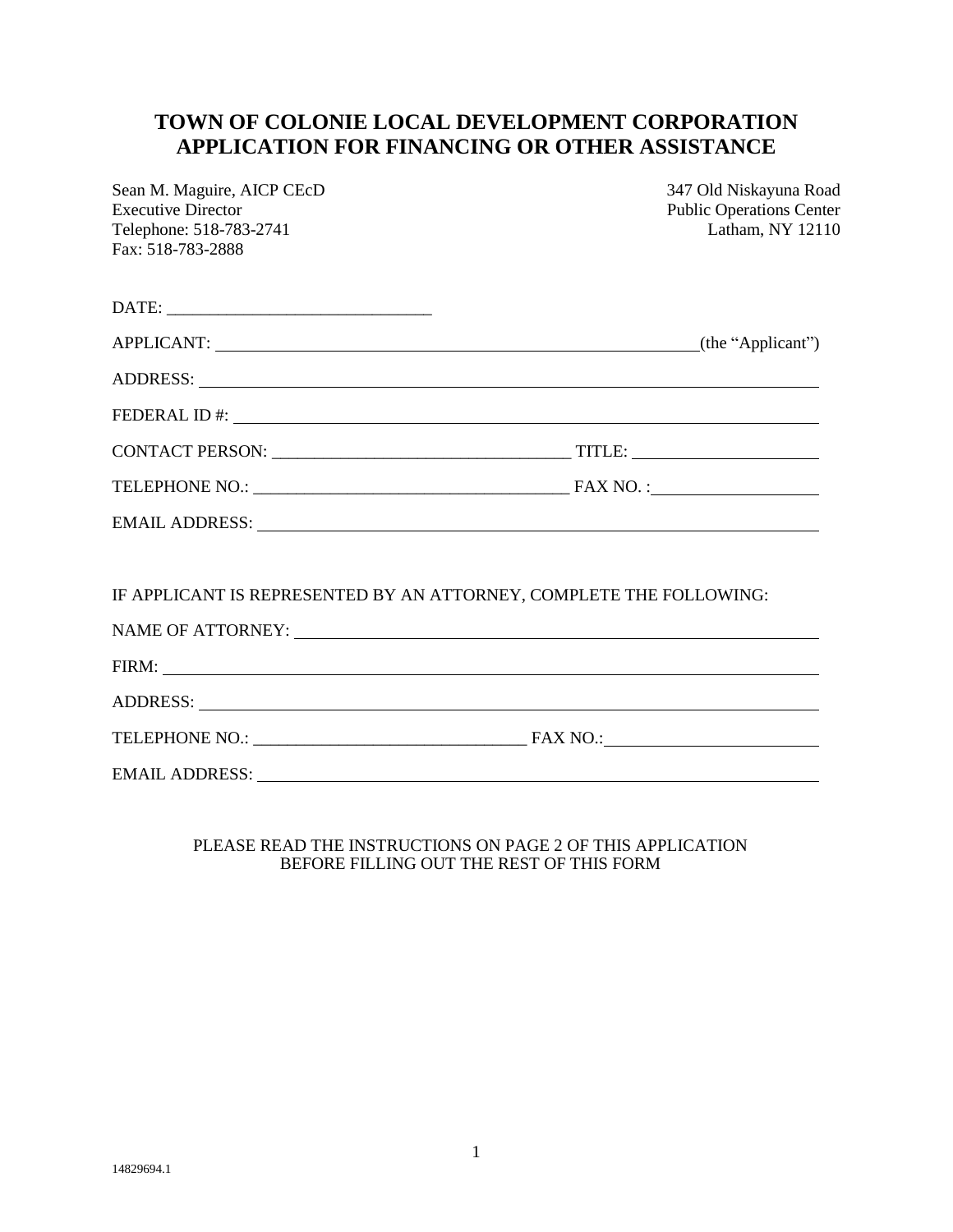### **INSTRUCTIONS**

- 1. The answers to the questions contained in this application are necessary to determine the Company's eligibility for financing and other assistance from the Town of Colonie Local Development Corporation (the "Corporation"). These answers will also be used in the preparation of papers in this transaction. Accordingly, all questions should be answered accurately and completely by an officer, member, partner or other employee of your firm who is thoroughly familiar with the business and affairs of the Company and who is also thoroughly familiar with the proposed project. This application is subject to acceptance by the Corporation.
- 2. The Corporation will not approve any application unless, in the judgment of the Corporation, said application contains sufficient information upon which to base a decision whether to approve or tentatively approve the project contemplated therein.
- 3. Please respond to all items either by filling in blanks by attachment (by marking space "See Attachment Number 1," etc.) or by using "none" or "not applicable" or "N/A" where the question is not appropriate to the project which is the subject of this application.
- 4. If an estimate is given as the answer to a question, put ("est") after the figure or answer which is estimated.
- 5. When completed, return two (2) copies of this application to the Corporation at the address indicated on the first page of this application.
- 6. The Corporation will not give final approval to this application until the Corporation receives a completed environmental assessment form concerning the project that is the subject of this application.
- 7. Please note that Article 6 of the Public Officers Law declares that all records in the possession of the Corporation (with certain limited exceptions) are open to public inspection and copying. If the Applicant feels that there are elements of the project which are in the nature of trade secrets or competitive issues which if disclosed to the public or otherwise widely disseminated would cause substantial injury to the Company's competitive position, the Applicant may identify such elements in writing and request that such elements be kept confidential in accordance with Article 6 of the Public Officers Law.
- 8. The Applicant shall pay or cause to be paid to the Corporation all actual costs and expenses (including legal fees) incurred by the Corporation in connection with this application and the project contemplated herein. The costs incurred by the Corporation, including the Corporation's counsel may be considered as a part of the project.
- 9. The Corporation has established an administrative fee to be paid by the Company, said fee being intended to cover the indirect expenses incurred by the Corporation in administering the project including compiling reports relating to the project. The administrative fee is 1/2 of 1% of the total project cost. The fee shall be payable upon the issuance of the bonds; if the bonds are not issued within six months of the date of adoption of a bond resolution, the Company shall pay all fees and expenses of the Corporation incurred to date, including attorneys' fees.
- 10. The Corporation has established a non-refundable application fee of \$250.00 to cover the anticipated costs of the Corporation in processing this application. A check or money order made payable to the Corporation must accompany each application. THIS APPLICATION WILL NOT BE ACCEPTED BY THE CORPORATION UNLESS ACCOMPANIED BY THE APPLICATION FEE.

### 11. **ALL ESTIMATES OF FINANCING AND OTHER ASSISTANCE AND ALL OTHER INFORMATION WILL BE RELIED UPON BY THE CORPORATION. ANY REQUEST FOR CHANGES TO THIS APPLICATION MUST BE MADE IN WRITING AND MAY IMPACT THE GRANT OF FINANCING AND OTHER ASSISTANCE TO THE PROJECT.**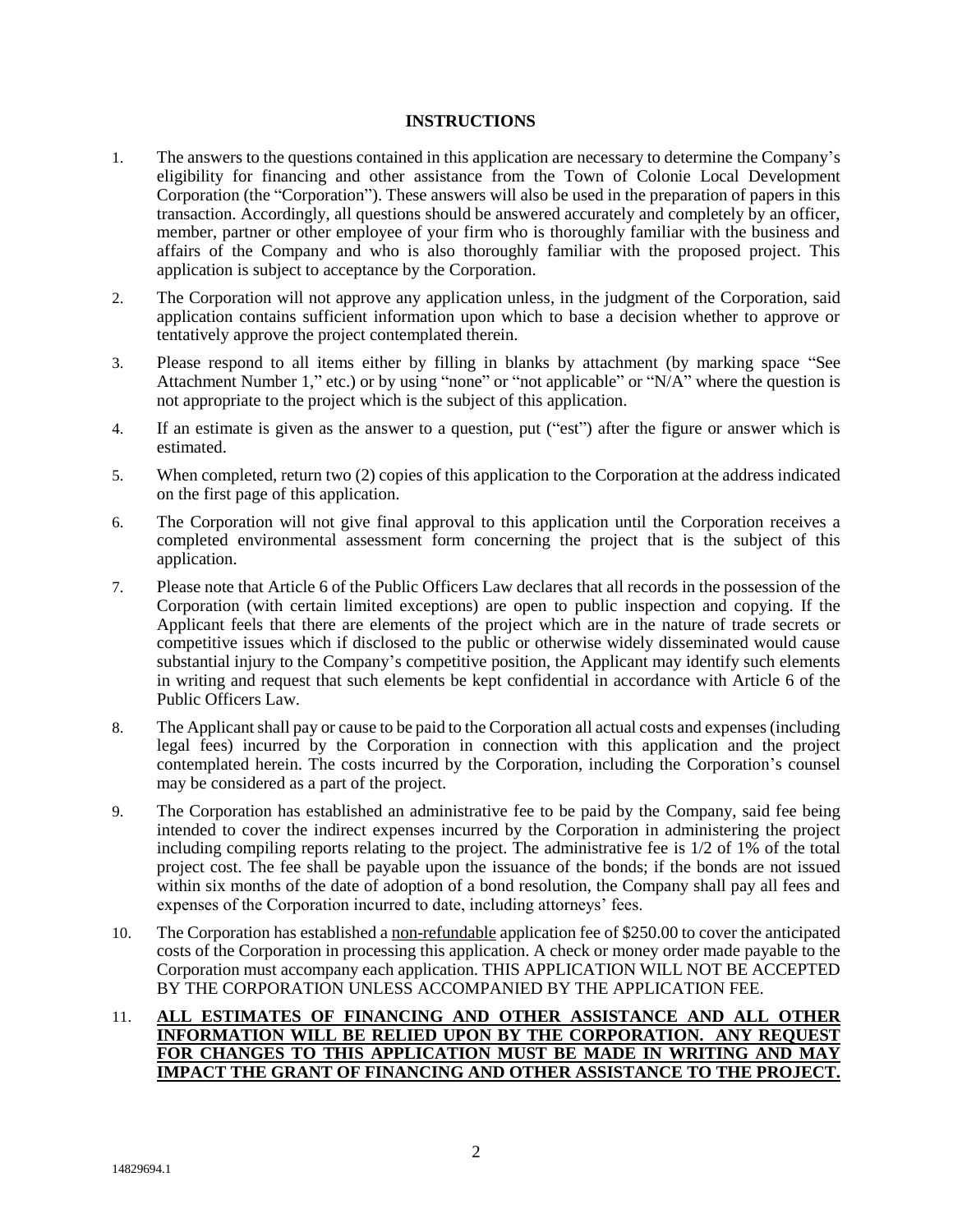## **PART I. PROPOSED PROJECT OWNER ("COMPANY")**

|    |                                                                                                                                                                                                                                                                                                                                                                                                                                                                                                                                                                                                                                                                                               | 1) Company Name: 1. 2010 1. 2010 1. 2010 1. 2010 1. 2010 1. 2010 1. 2010 1. 2010 1. 2010 1. 2010 1. 2010 1. 2010 1. 2010 1. 2010 1. 2010 1. 2010 1. 2010 1. 2010 1. 2010 1. 2010 1. 2010 1. 2010 1. 2010 1. 2010 1. 2010 1. 20                                                         |  |  |  |
|----|-----------------------------------------------------------------------------------------------------------------------------------------------------------------------------------------------------------------------------------------------------------------------------------------------------------------------------------------------------------------------------------------------------------------------------------------------------------------------------------------------------------------------------------------------------------------------------------------------------------------------------------------------------------------------------------------------|----------------------------------------------------------------------------------------------------------------------------------------------------------------------------------------------------------------------------------------------------------------------------------------|--|--|--|
| 2) | Business Organization of the Company                                                                                                                                                                                                                                                                                                                                                                                                                                                                                                                                                                                                                                                          |                                                                                                                                                                                                                                                                                        |  |  |  |
|    |                                                                                                                                                                                                                                                                                                                                                                                                                                                                                                                                                                                                                                                                                               |                                                                                                                                                                                                                                                                                        |  |  |  |
| 3) | Company Ownership                                                                                                                                                                                                                                                                                                                                                                                                                                                                                                                                                                                                                                                                             |                                                                                                                                                                                                                                                                                        |  |  |  |
|    | a)                                                                                                                                                                                                                                                                                                                                                                                                                                                                                                                                                                                                                                                                                            | Is the Company publicly held? _______ Yes ______ No                                                                                                                                                                                                                                    |  |  |  |
|    |                                                                                                                                                                                                                                                                                                                                                                                                                                                                                                                                                                                                                                                                                               | i) If yes, list exchanges where stock of the Company is traded:<br><u> 1980 - Johann Barn, mars ann an t-Amhain Aonaichte ann an t-Aonaichte ann an t-Aonaichte ann an t-Aonaichte a</u>                                                                                               |  |  |  |
|    |                                                                                                                                                                                                                                                                                                                                                                                                                                                                                                                                                                                                                                                                                               | ii) If no, list all stockholders, partners, members or managers having an interest in the ownership<br>or profits of the Company:                                                                                                                                                      |  |  |  |
|    |                                                                                                                                                                                                                                                                                                                                                                                                                                                                                                                                                                                                                                                                                               | Name Address/Telephone/Email<br>Percentage of Holding<br>the control of the control of the control of the control of the control of the control of the control of the control of the control of the control of the control of the control of the control of the control of the control |  |  |  |
| 4) | <u> 1989 - Johann Stoff, deutscher Stoff, der Stoff, der Stoff, der Stoff, der Stoff, der Stoff, der Stoff, der S</u><br>iii) Has any person listed in Section $3(a)(ii)$ above ever been convicted of a criminal offense (other<br>than a minor traffic violation)? _______ Yes ______ No<br>iv) Has any person listed in Section $3(a)(ii)$ above or any concern with whom such person has been<br>connected ever been in receivership or been adjudicated a bankrupt? ____ Yes ____ No<br>v) If yes to (iii) or (iv), please furnish detail in a separate attachment.<br><b>Company Management</b><br>List all officers, directors, members, managers, partners and general counsel:<br>a) |                                                                                                                                                                                                                                                                                        |  |  |  |
|    |                                                                                                                                                                                                                                                                                                                                                                                                                                                                                                                                                                                                                                                                                               | Address/Telephone/Email<br>Office Held<br>Name<br><b>Principal Business Affiliations</b>                                                                                                                                                                                               |  |  |  |
|    |                                                                                                                                                                                                                                                                                                                                                                                                                                                                                                                                                                                                                                                                                               |                                                                                                                                                                                                                                                                                        |  |  |  |
|    |                                                                                                                                                                                                                                                                                                                                                                                                                                                                                                                                                                                                                                                                                               | b) Has any person listed above ever been convicted of a criminal offense (other than a minor traffic<br>violation)? _____ Yes _____ No                                                                                                                                                 |  |  |  |
|    | Has any person listed above or any concern with whom such person has been connected ever<br>C)<br>been in receivership or been adjudicated a bankrupt? _____ Yes _____ No                                                                                                                                                                                                                                                                                                                                                                                                                                                                                                                     |                                                                                                                                                                                                                                                                                        |  |  |  |
|    | d)                                                                                                                                                                                                                                                                                                                                                                                                                                                                                                                                                                                                                                                                                            | Is the Company or management of the Company now a plaintiff or a defendant in any criminal<br>$litigation?$ $Yes$ $No$                                                                                                                                                                 |  |  |  |

e) If yes to (b), (c) or (d) above, please furnish detail in a separate attachment.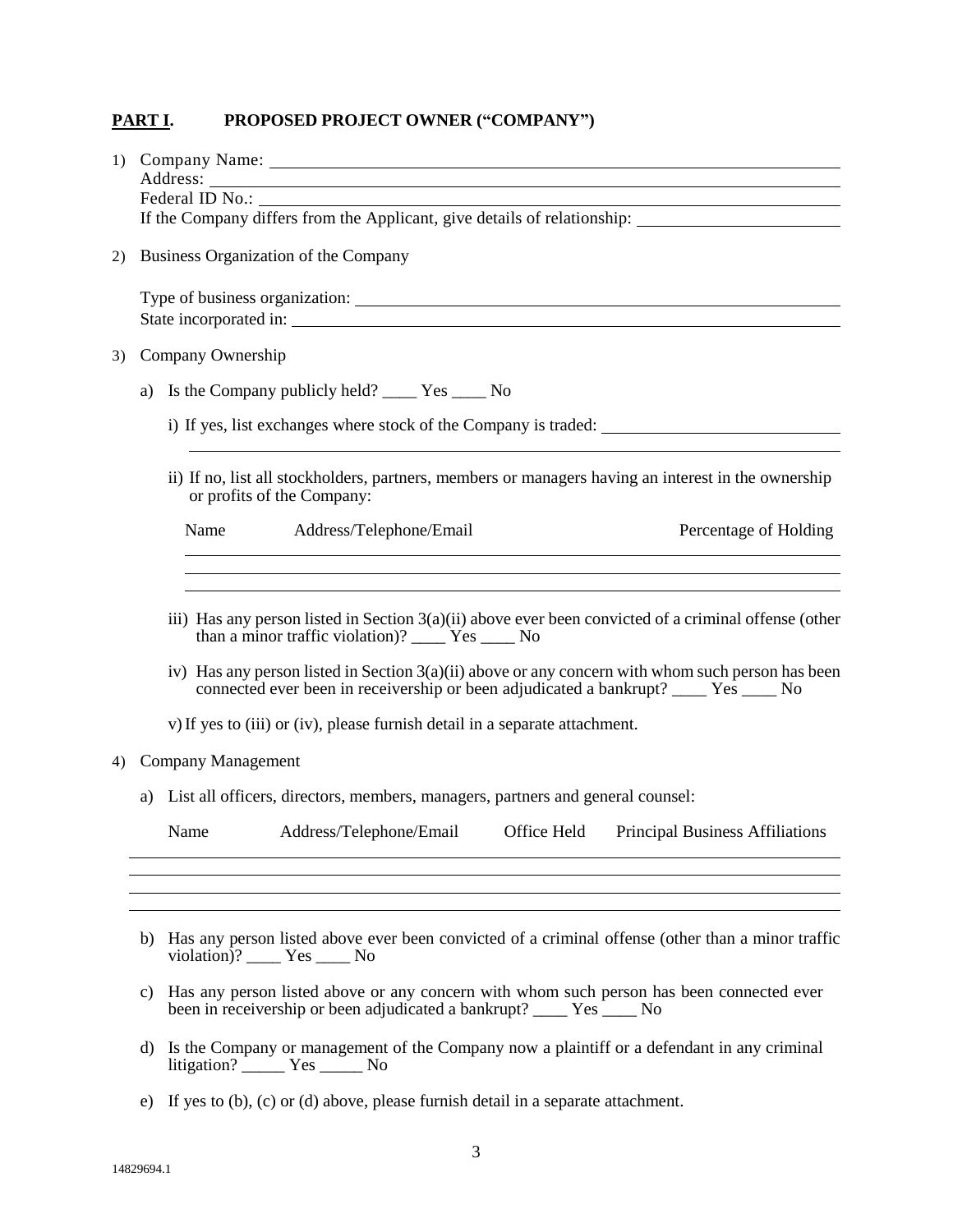- 5) Company Affiliates and Service Providers
	- a) Please list the name of and relationship to any subsidiary or direct or indirect affiliate of the Company:
	- b) Company's Principal Bank :
	- c) Commercial real estate broker the Company is utilizing for this project:
	- d) Please list a few locally based suppliers you use during the course of business operation. These could be raw material, packaging, supplies, equipment vendors, etc.:

<u> 1989 - Johann Stoff, amerikansk politiker (\* 1908)</u>

6) Company's Prior Benefits

- a) Please list any prior industrial development agency and/or local development corporation assistance or any other municipal incentives including, but not limited to, New York State or Local Economic Development Assistance Programs in which the Company (or any Company affiliate) has been involved:
- b) Please list any New York State or utility economic development benefits for this project for which the Company has applied:
- c) Has the Company or any related person applied to another LDC or IDA in regard to this Project? \_\_\_\_\_Yes \_\_\_\_\_ No If yes, please provide details of any action taken with respect to and the current status of such

application:

### **PART III. PROJECT COST**

1) State the costs reasonably necessary for the acquisition of the project site and the construction of the proposed project:

| Description of Cost                            | Amount                |
|------------------------------------------------|-----------------------|
|                                                |                       |
|                                                |                       |
| Renovations/additions to existing buildings \$ |                       |
|                                                |                       |
|                                                |                       |
|                                                |                       |
|                                                |                       |
|                                                |                       |
|                                                |                       |
|                                                |                       |
| <b>TOTAL PROJECT COST</b>                      | $\frac{\cdot}{\cdot}$ |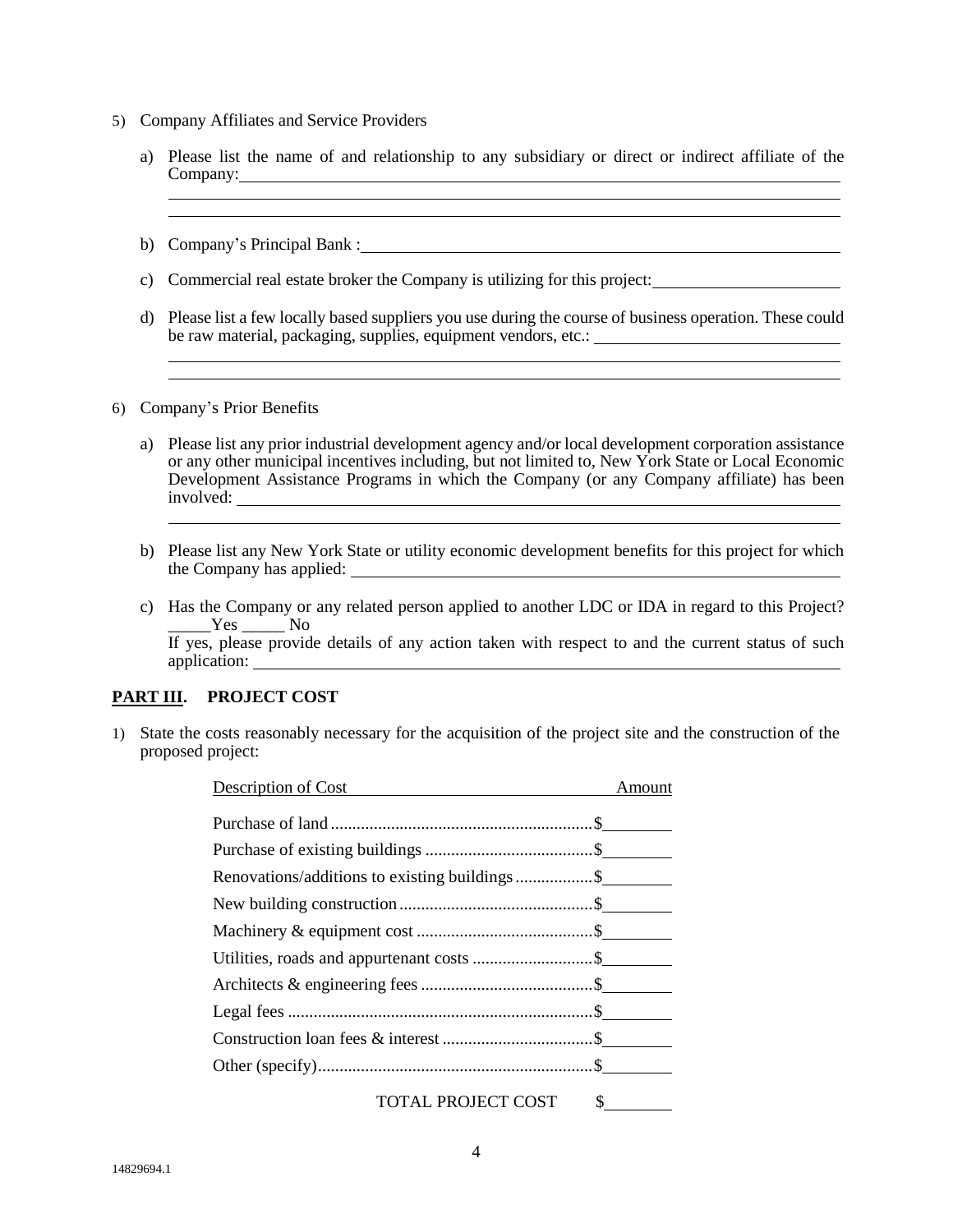## **PART III. COST/BENEFIT ANALYSIS**

### **ALL ESTIMATES OF FINANCING AND OTHER ASSISTANCE AND ALL OTHER INFORMATION WILL BE RELIED UPON BY THE CORPORATION. ANY REQUEST FOR CHANGES TO THIS APPLICATION MUST BE MADE IN WRITING AND MAY IMPACT THE GRANT OF FINANCING AND OTHER ASSISTANCE TO THE PROJECT.**

1) Estimated value of each type of financing and other assistance sought (indicate N/A if not being requested):

|    | Amount of tax-exempt bonds requested to be issued<br>Amount of taxable bonds requested to be issued<br>Maturity requested         | years |  |
|----|-----------------------------------------------------------------------------------------------------------------------------------|-------|--|
|    | Mortgage amount<br>Mortgage recording tax exemption                                                                               |       |  |
| 2) | Is there a mortgage or other financing for this project? _____Yes ______No<br>Name of Lender:<br>Approximate amount of financing: |       |  |
| 3) | Amount the Company has invested and plans to invest in the project:                                                               |       |  |

4) Percentage of the project to be financed from public sector sources:

5) Percentage of the project to be financed from private sector sources:

6) Benefits of the project

| Existing jobs                     |  |
|-----------------------------------|--|
| Jobs created                      |  |
| Jobs retained                     |  |
| <b>Estimated payroll</b>          |  |
| Sales tax generated               |  |
| Property tax/special district tax |  |
| Increase in assessed value        |  |
| Other (please specify)            |  |
|                                   |  |

Projected timeframe for the creation of new jobs: \_\_\_\_\_\_\_\_\_\_\_\_\_\_\_\_\_\_\_\_\_\_\_\_\_\_\_\_\_\_

7) Discuss how the project will benefit the Town of Colonie and its residents.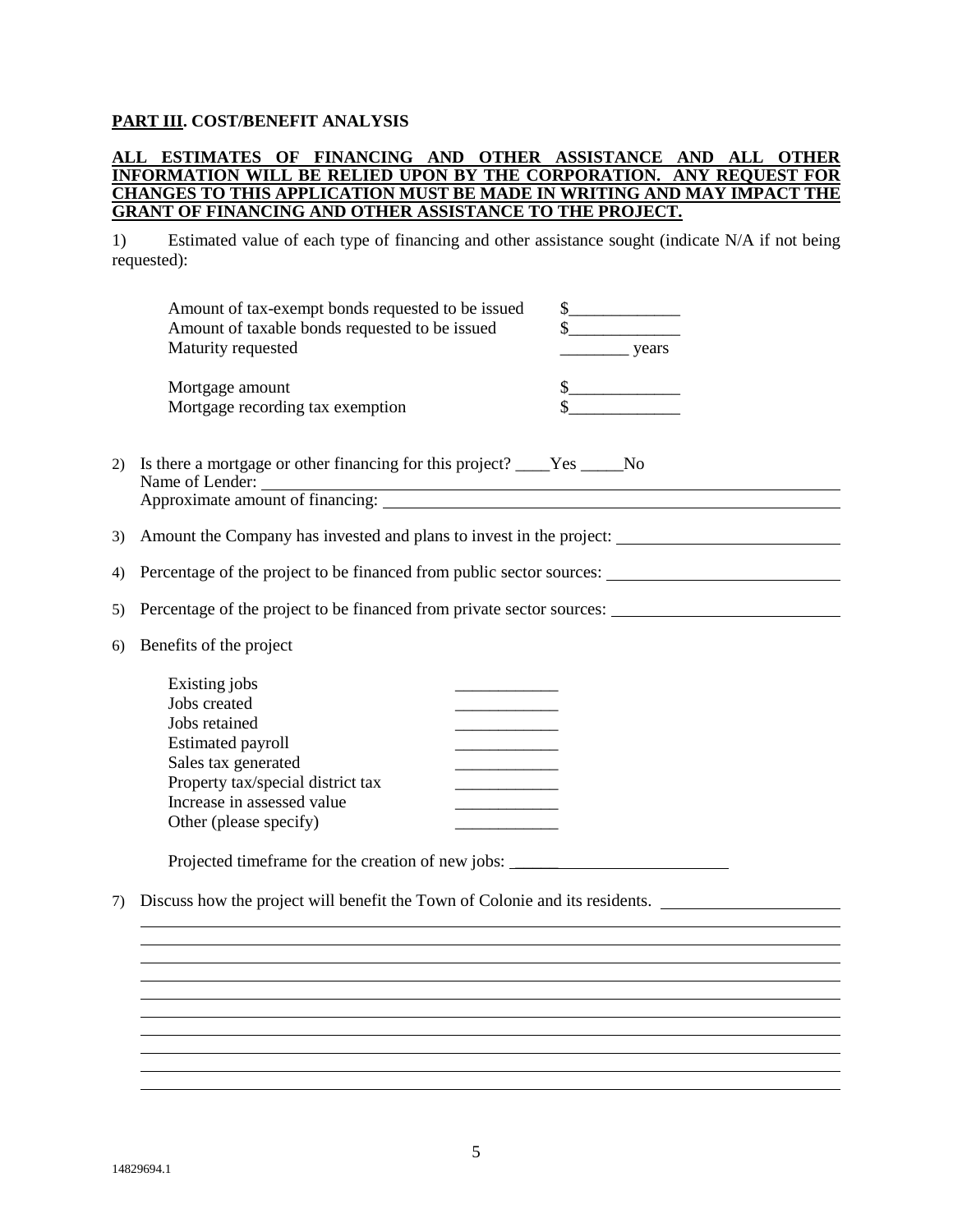# **PART V. DATA REGARDING PROPOSED PROJECT**

| 1) |                | Summary: (Please provide a brief narrative description of the project including why the Company is<br>undertaking the project and why the Company is requesting the assistance of the Corporation.) |
|----|----------------|-----------------------------------------------------------------------------------------------------------------------------------------------------------------------------------------------------|
|    |                |                                                                                                                                                                                                     |
|    |                | ,我们也不会有什么。""我们的人,我们也不会有什么?""我们的人,我们也不会有什么?""我们的人,我们也不会有什么?""我们的人,我们也不会有什么?""我们的人                                                                                                                    |
| 2) |                | Type of Project:<br>_________ Manufacturing _______ Warehouse/Distribution _________ Commercial                                                                                                     |
|    |                | 3) Location of Proposed Project                                                                                                                                                                     |
|    |                | Street Address: <u>Communications</u> Contained Address:                                                                                                                                            |
|    |                | Tax Map No.:<br>City: Town: Town: Town: Town: Village: School District:                                                                                                                             |
|    |                |                                                                                                                                                                                                     |
|    |                | Fire District: County: County:                                                                                                                                                                      |
|    |                | Please attach a map or sketch of the project site.                                                                                                                                                  |
| 4) |                | Project Site                                                                                                                                                                                        |
|    | a)<br>b)<br>C) | Approximate size (in acres or square feet):<br>Number and approximate size (in square feet) of each existing building:                                                                              |
|    | d)             | Present legal owner:<br>Business operation currently at project site:                                                                                                                               |
|    | e)             | Is project site currently vacant or underutilized and if so, for how many years?                                                                                                                    |
|    | f              | If the Company (or Sublessee) owns the project site, please indicate the purchase price:                                                                                                            |
|    | $\mathbf{g}$   | If the Company is not the owner of the project site, is there an option signed with owner to purchase?                                                                                              |
|    |                | If yes, indicate date option signed with owner: _______________ Date option expires: ______________<br>Purchase Price: <u>Proposed Closing</u> Date:                                                |
|    |                | h) Is the project located within a federally-designated flood zone?                                                                                                                                 |
| 5) |                | Project Site Plans                                                                                                                                                                                  |
|    | a)             | Does part of the project consist of construction of a new building or buildings? ______ Yes _____ No<br>If yes, indicate number and size of new buildings _______________________________           |
|    | b)             | Does part of the project consist of additional and/or renovations to the existing buildings? ____ Yes<br>N <sub>o</sub>                                                                             |
|    |                |                                                                                                                                                                                                     |
|    | c)             | Will you be leasing the entire project site or a portion of it?<br><u>Lease and the set of a</u> portion of it?                                                                                     |
|    |                |                                                                                                                                                                                                     |
|    |                | Please provide a copy of lease if available.                                                                                                                                                        |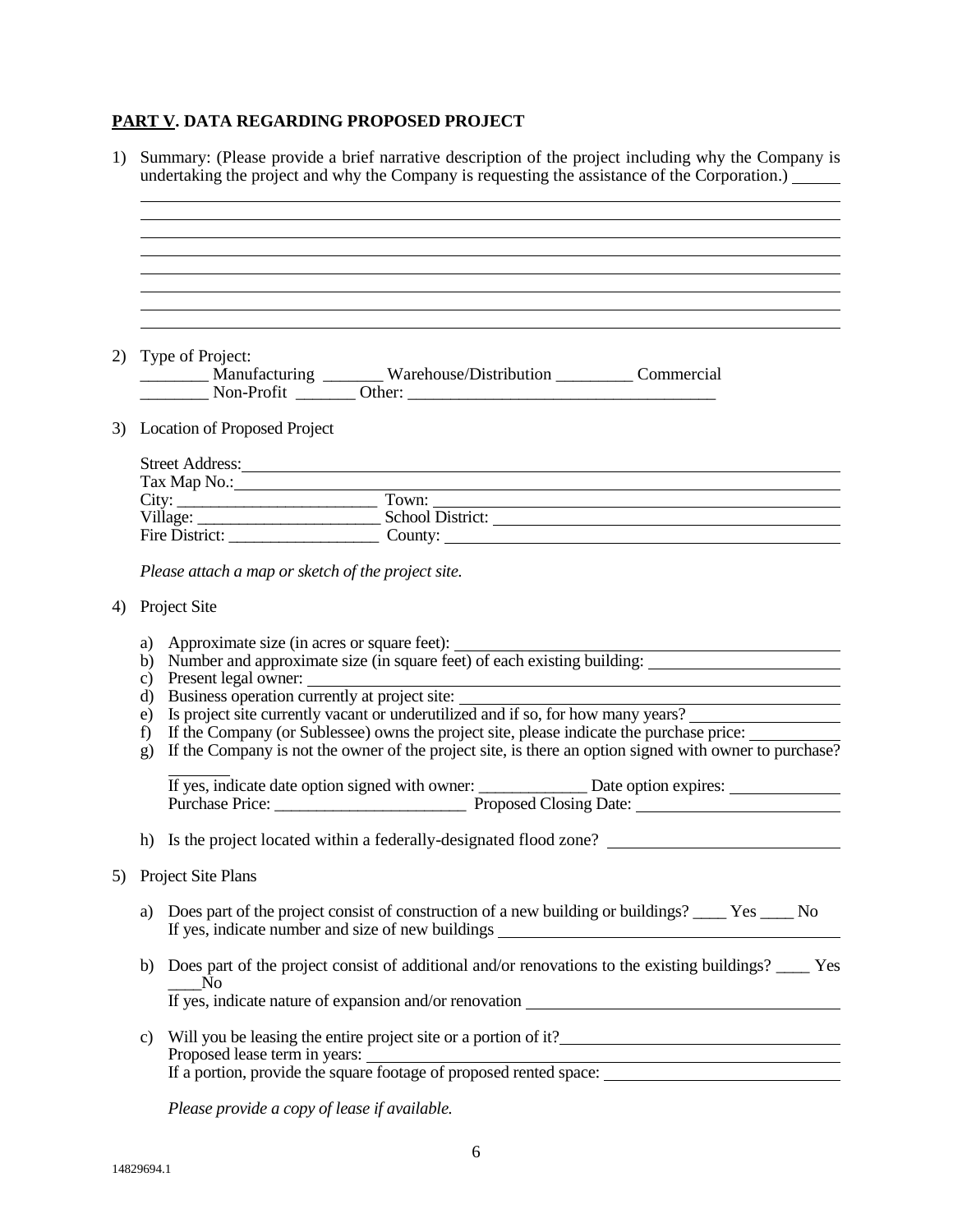### 6) Zoning

- a) Zoning District in which project site is located: b) Are there any variances or special permits affecting the site? Yes No If yes, list below and attach copies of all such variances or special permits:
- c) Will the project meet current zoning requirements? \_\_\_\_ Yes \_\_\_\_ No If no, please provide the details/status of any change of zoning request:

#### 7) Project Equipment

- a) Does a part of the project consist of the acquisition or installation of machinery, equipment or other personal property (the "Equipment")? \_\_\_\_ Yes \_\_\_\_ No If yes, describe the Equipment:
- b) Will any of the Equipment have been previously used? \_\_\_\_ Yes \_\_\_\_ No If yes, please provide detail:

#### 8) Project Use

- a) What are the principal products to be produced and/or principal activities to be conducted at the project?
- b) Is there a likelihood that the Company, but for the contemplated financing or other assistance from the Corporation, would be unable to undertake the project? \_\_\_\_Yes \_\_\_\_ No

Please explain why the Corporation should undertake the project:

c) Are there facilities within the State of New York that will close or be subject to reduced activity as a result of the project?

If yes, please indicate whether the project is reasonably necessary for the Company to maintain its competitive position in its industry or to prevent the Company from moving out of New York State:

d) Will the project preserve permanent, private sector jobs or increase the overall number of permanent, private sector jobs in the State of New York? \_\_\_\_Yes \_\_\_\_\_No

If yes, please explain:

- 9) Project Construction Status
	- a) Please discuss the approximate extent of construction and/or acquisition which has commenced and the extent of completion. Indicate whether such specific steps have been completed as site clearance and preparation; completion of foundations; installation of footings; etc.: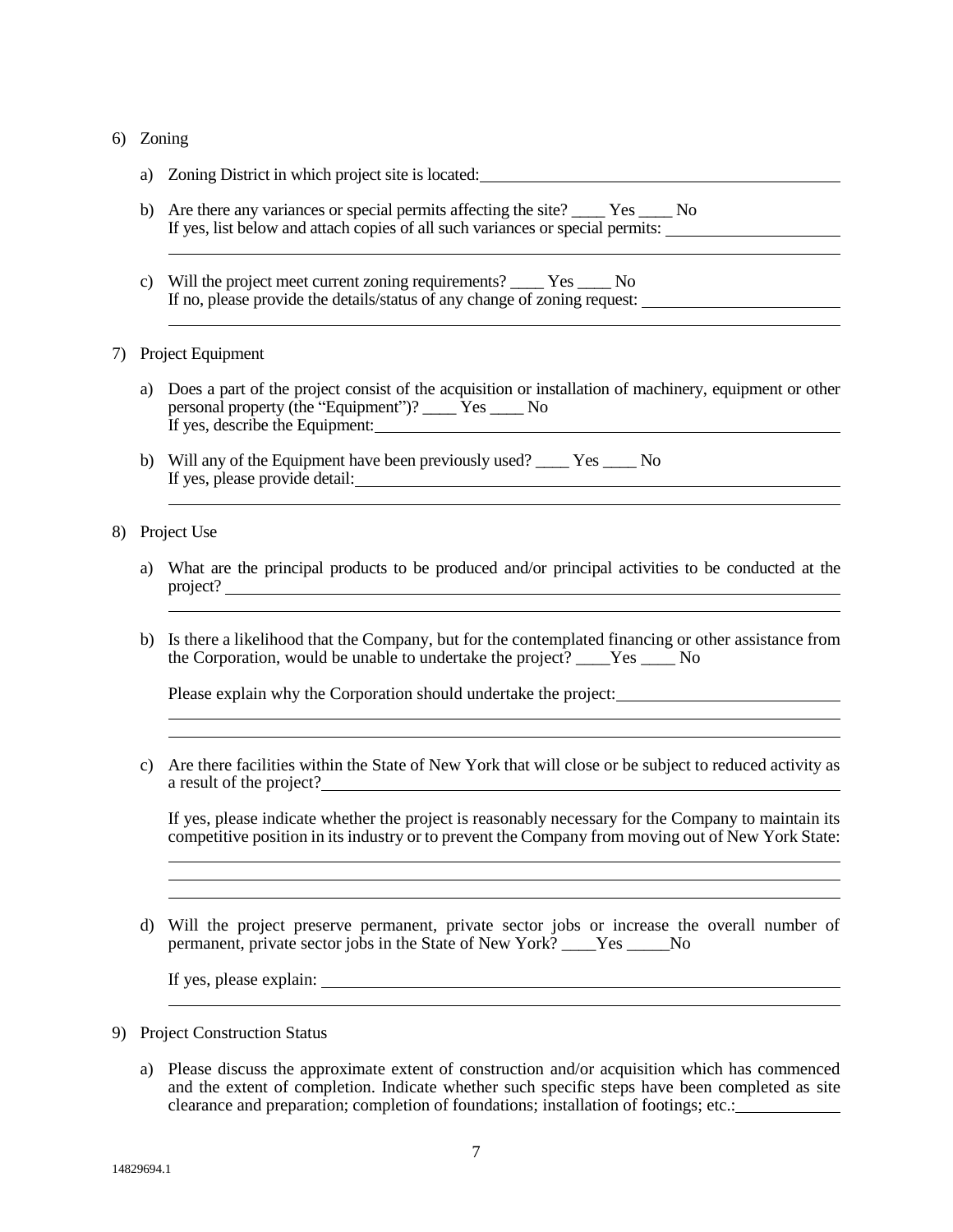- b) What is the scheduled completion date of the project?
- c) Building/Contractor Name and Address:
- d) Architect and/or Engineer Address:

## **PART V. LESSEE OR SUBLESSEE**

- 1) Pease give the following information with respect to each Sublessee to whom the Company intends to lease or sublease more than 10% (by area or fair market rental value) of the project:
	- a) Lessee/Sublessee name:
	- b) Present address:
	- c) Relationship to the Company:
	- d) Percentage of project to be leased or subleased:
	- e) Date of lease or sublease to Sublessee:
	- f) Use of project intended:

## **PART VI. EMPLOYMENT IMPACT**

Indicate the number of full time equivalent ("FTE") jobs presently at the Company and the number of FTE jobs that will be employed at the project at the end of the first and second years after the project has been completed, by category, including full time equivalent independent contractors or employees of independent contractors that work at the project location. Do not include construction workers. Indicate the salary and fringe benefit averages or ranges for each category of jobs.

<u> 1980 - Johann Barbara, martxa alemaniar amerikan a</u>

|                                                                                                                 | <b>Present</b> | Year 1 | Year 2 |
|-----------------------------------------------------------------------------------------------------------------|----------------|--------|--------|
| Number of Professional/<br>Managerial/Technical Jobs                                                            |                |        |        |
| <b>Estimated Average Salary</b><br>or Salary Range for<br>Professional/Managerial/<br><b>Technical Jobs</b>     |                |        |        |
| <b>Estimated Average Benefits</b><br>or Benefits Range for<br>Professional/Managerial/<br><b>Technical Jobs</b> |                |        |        |
| Number of Skilled Jobs                                                                                          |                |        |        |
| <b>Estimated Average Salary</b><br>or Salary Range for Skilled<br>Jobs                                          |                |        |        |
| <b>Estimated Average Benefits</b><br>or Benefits Range for<br><b>Skilled Jobs</b>                               |                |        |        |
| Number of Unskilled or<br>Semi-Skilled Jobs                                                                     |                |        |        |
| <b>Estimated Average Salary</b><br>or Salary Range for<br>Unskilled or Semi-Skilled<br>Jobs                     |                |        |        |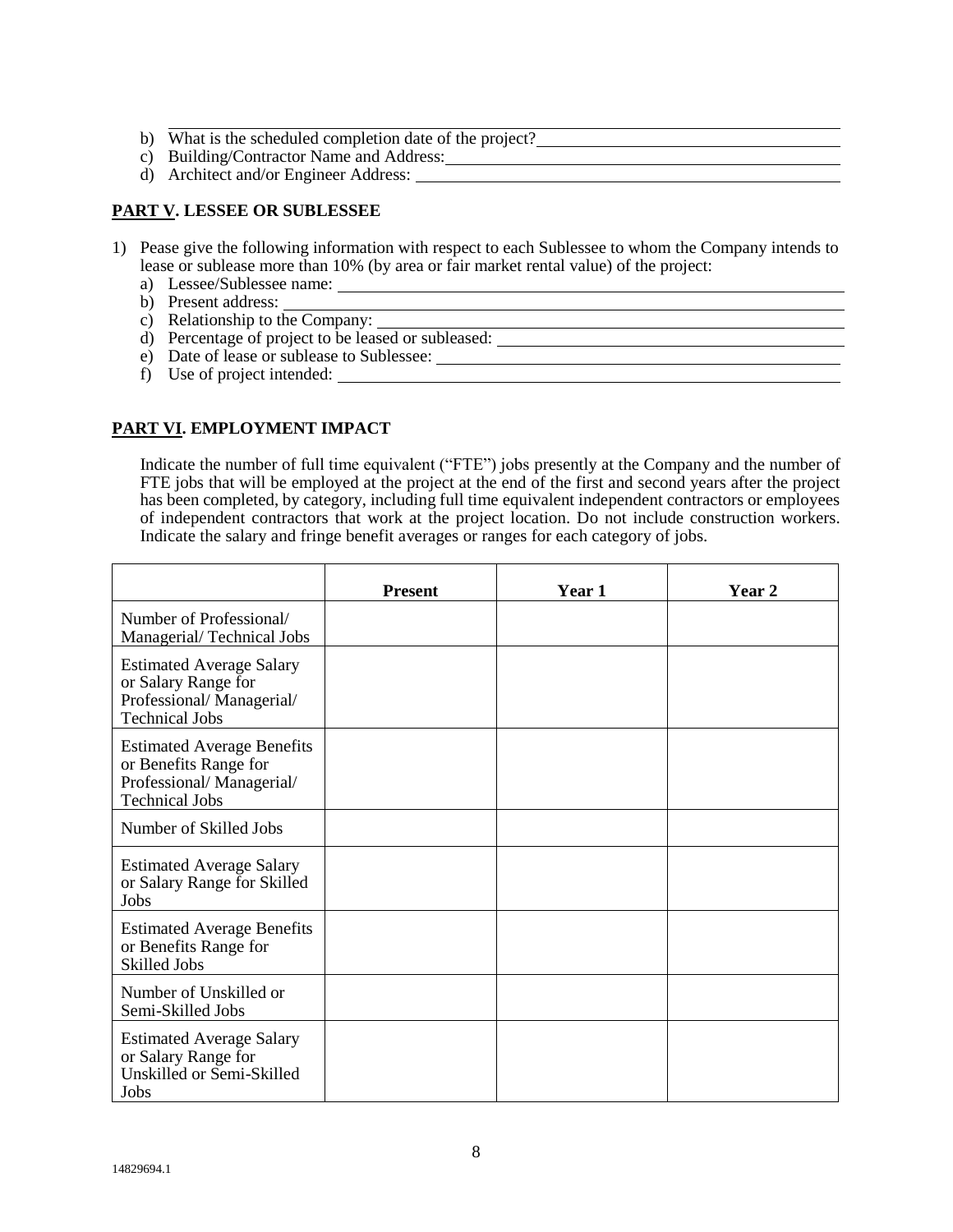| <b>Estimated Average Benefits</b><br>or Benefits Range for<br>Unskilled or Semi-Skilled |  |  |
|-----------------------------------------------------------------------------------------|--|--|
| Jobs                                                                                    |  |  |

Professional/ Managerial/ Technical Jobs includes jobs which involve skill or competence of extraordinary degree and may include supervisory responsibilities (*Examples:* architect, engineer, accountant, scientist, medical doctor, financial manager, programmer).

Skilled Jobs includes jobs that require specific skill sets, education, training and experience and are generally characterized by high education or expertise levels (*Examples:* electrician, computer operator, administrative assistant, carpenter, sales representative).

Unskilled or Semi-Skilled Jobs includes jobs that require little or no prior acquired skills and involve the performance of simple duties that require the exercise of little or no independent judgment (*Examples*: general cleaner, truck driver, typist, gardener, parking lot attendant, line operator, messenger, information desk clerk, crop harvester, retail salesperson, security guard, telephone solicitor, file clerk).

Please describe or list each job title or position that will be created and/or retained and whether such position is a professional/managerial/technical job, skilled job or unskilled or semi-skilled job:

Please detail how many residents of the Economic Development Region as defined by the State Department of Economic Development or the Labor Market Area (defined by the Corporation to consist of Albany County, Schenectady County, Rensselaer County, and Saratoga County) will fill such jobs:

Estimate of number of construction jobs to be created and timeframe(s) for such jobs

### **PART VII. COMPANY AFFIRMATIONS**

The Company understands and agrees as follows:

- a) Truth of Statements. Submission of any knowingly false or knowingly misleading information may lead to the Corporation not providing any future financing or other assistance and the immediate termination of other assistance provided to this Project.
- b) Annual Employment Reports. If the project receives any financing or other assistance from the Corporation, the Company will file, or cause to be filed, with the Corporation, on an annual basis, a certified statement and documentation (i) enumerating the full time equivalent jobs retained and the full time equivalent jobs created as a result of the financing or other assistance, by category, including full time equivalent independent contractors or employees of independent contractors that work at the project location and (ii) indicating the salary and fringe benefit averages or ranges for categories of jobs retained and jobs created that was provided in this application is still accurate and if it is not still accurate, providing a revised list of salary and fringe benefit averages or ranges for categories of jobs retained and jobs created.
- c) Absence of Conflicts of Interest. The Company has received from the Corporation a list of the members, officers and employees of the Corporation. No member, officers or employee of the Corporation has an interest, whether direct or indirect, in any transaction contemplated by this application, except as hereinafter described: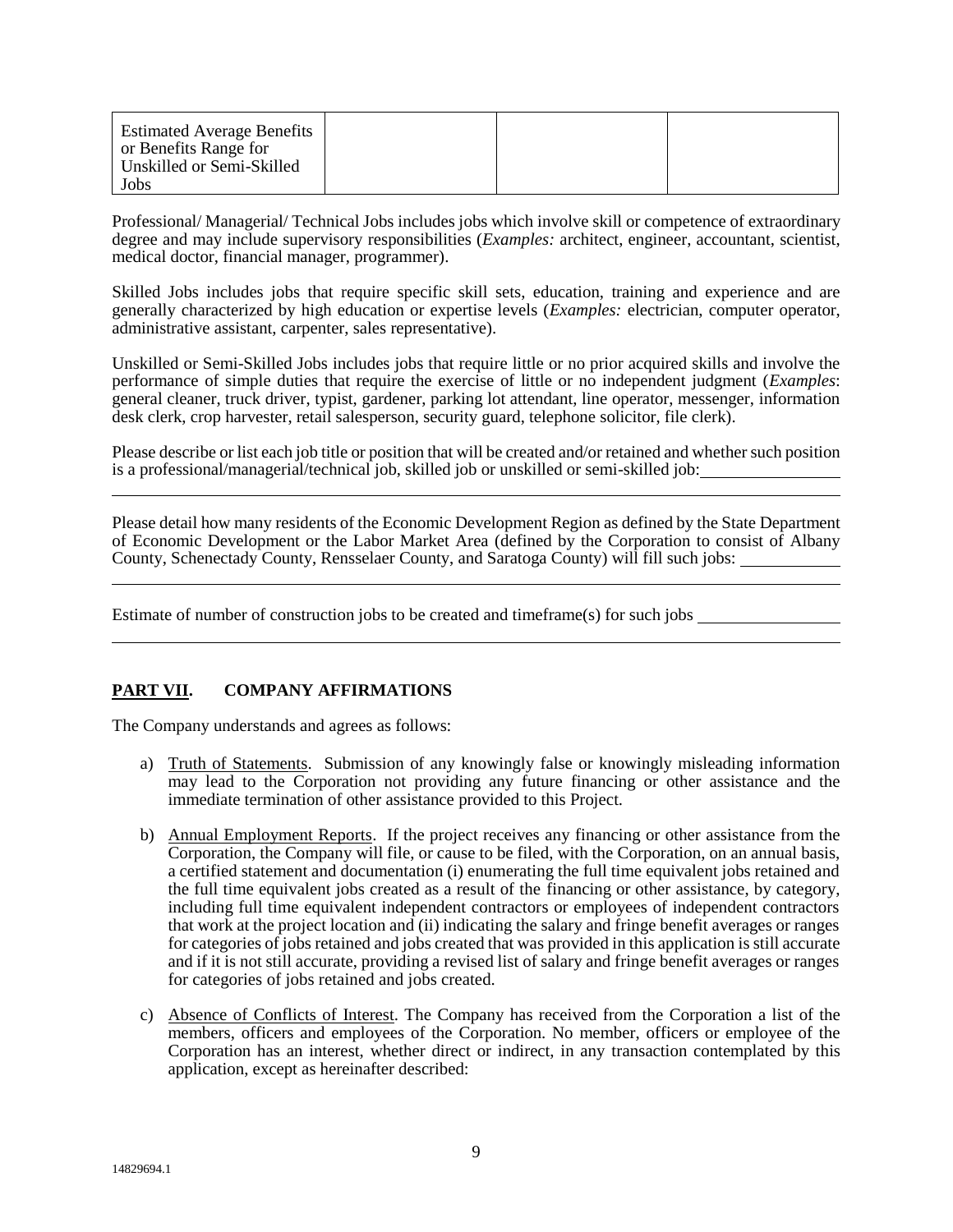- d) Payment of Fees and Expenses. The Company shall pay all reasonable legal fees and expenses paid or incurred by the Corporation arising out of or connected with the Corporation's undertaking or attempting to undertake the Project or the Corporation's granting or attempting to grant any financing or other assistance with respect to the Project, regardless of whether any such granting is consummated.
- e) Compliance. The Company is in substantial compliance with all applicable local, state and federal tax, worker protection and environmental laws, rules and regulations.

IN WITNESS WHEREOF, the Applicant has duly executed this application this \_\_\_\_\_ day of  $\frac{1}{20}$ , 20\_.

Applicant:

By: \_\_\_\_\_\_\_\_\_\_\_\_\_\_\_\_\_\_\_\_\_\_\_\_\_\_\_\_\_\_

 Name: Title:

APPLICANT MUST COMPLETE THE VERIFICATION AND HOLD HARMLESS AGREEMENT APPEARING BELOW BEFORE A NOTARY PUBLIC.